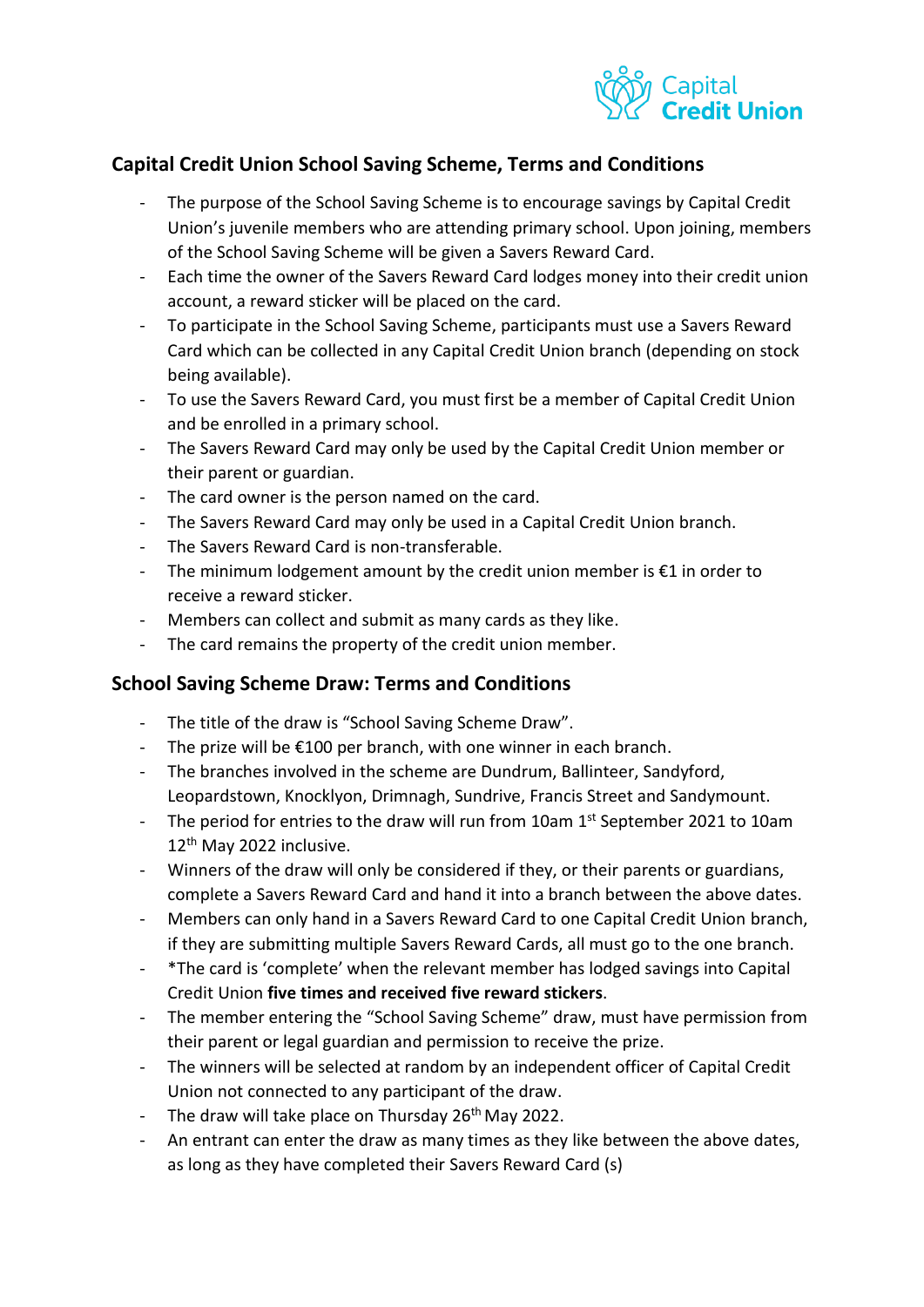

- The prize will be €100 per branch, with one winner in each branch and is nontransferable.
- Confirmation of the prize to the selected winner will be made through a phone call to the number provided on the Savers Reward Card.
- The prize money will be lodged directly into the account of the winner on all occasions, i.e., the juvenile member's account.
- In the event of a discrepancy between these standard terms and conditions and the details in the social media post promoting the draw, these terms and conditions shall prevail.
- Capital Credit Union may disqualify, without notice, any entrant and/or winner it reasonably believes has failed to meet the qualifying criteria, has acted fraudulently, tampered, or attempted to tamper with the operation of the draw or is in breach of these terms and conditions.
- To the extent permitted by law, Capital Credit Union will have no liability for any claims, losses or damages of any kind arising out of or in connection with participation in this draw or the allocation or use of a prize.
- The prize draw is not open to children of employees, board members or volunteers of Capital Credit Union.

## **School Saving Scheme Draw - Privacy Statement**

- This privacy notice describes how Capital Credit Union collects and uses personal information about you for the School Saving Scheme Draw.
- *Who looks after your information?* Capital Credit Union is the Data Controller of the personal information you give us.
- *Our use of your information:* When you participate in the School Saving Scheme Draw, we will process your information for the purpose of managing the "School Saving Scheme Draw"
- *Fulfilling our contract with you:* This allows for the processing of your information which is necessary to:

Fulfil the School Saving Scheme Draw terms and conditions; Administer the draw; deal with your enquiries and requests; and issue prizes.

- Will your information be shared? For the purpose of transparency Capital Credit Union will publish the winners' names on our website, i.e., the names of the juvenile account holder not the parents/guardians of the juvenile. We may also disclose personal data to comply with our legal and regulatory obligations.
- *How and why do we use your information?* We will only process your personal information for the purposes of Capital Credit Unions School Saving Scheme Draw. Your personal information will be collected following your completion of the Savers Reward Card.
- What information do we collect? We will collect, store, and use the following categories of personal information about you: Your age, name, address, school, membership number, contact details.
- How long will we keep your information? We will hold your information for no more than 4 weeks after the completion of the Draw, thereafter it will be destroyed.